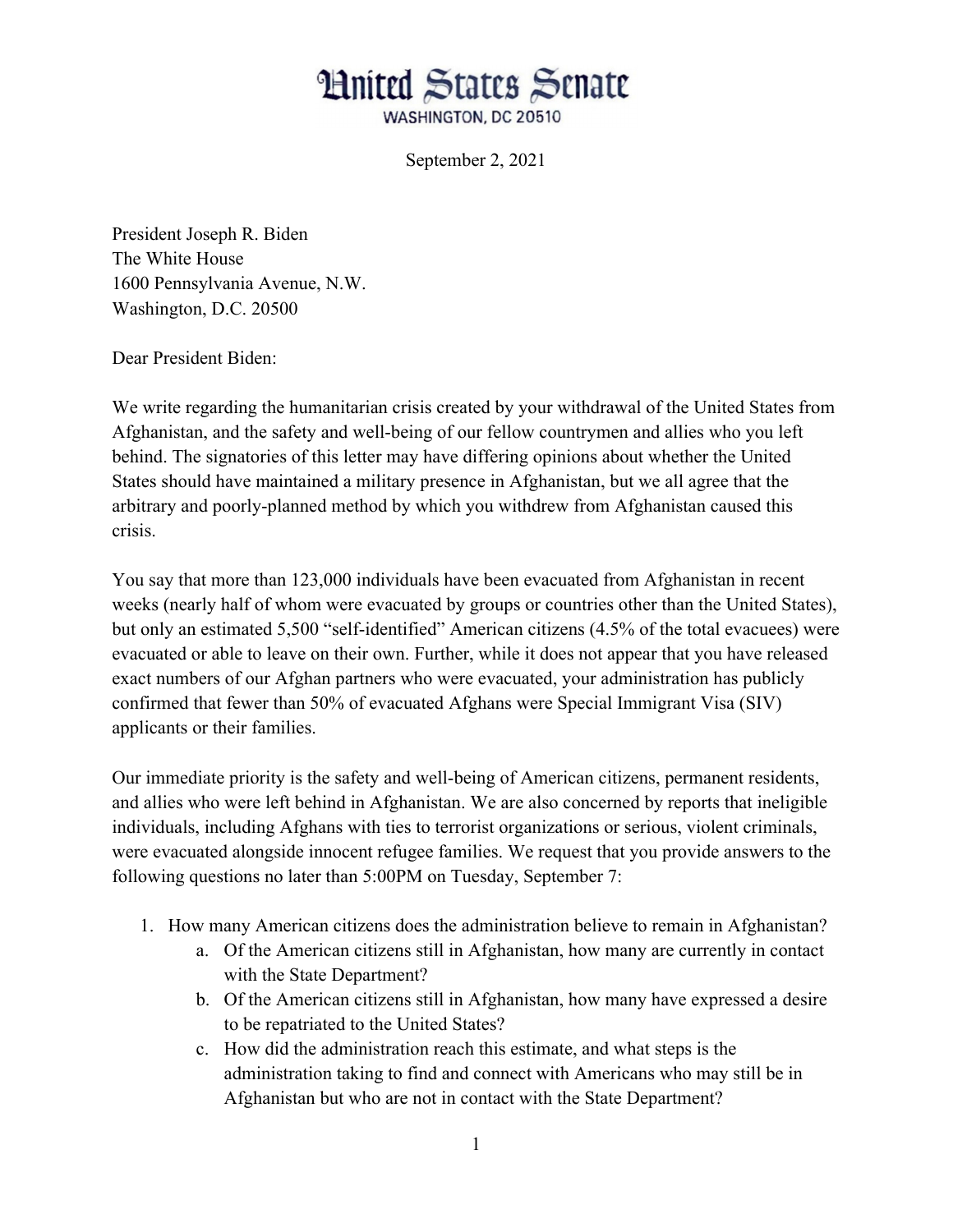- 2. How many green-card holders does the administration believe to remain in Afghanistan?
	- a. Of the green-card holders still in Afghanistan, how many are currently in contact with the State Department?
	- b. Of the green card holders still in Afghanistan, how many have expressed a desire to be repatriated to the United States?
	- c. How did the administration reach this estimate, and what efforts is the administration taking to find and connect with green-card holders who may still be in Afghanistan but who are not in contact with the State Department?
- 3. How many Special Immigrant Visa (SIV) applicants remain in Afghanistan?
	- a. Of the SIVs remaining in Afghanistan, how many have already received final SIV approval from the U.S. Center for Immigration Services?
	- b. Of the SIVs remaining in Afghanistan, how many are currently in contact with the State Department?
	- c. Of the approved SIVs and the SIV applicants who were evacuated, how many served for a year or more as interpreters or translators for American or allied armed forces in Afghanistan?
	- d. Are the State Department and USCIS still processing pending SIV applications? What steps are being taken to ensure that pending applicants are safe from Taliban reprisals as their applications are adjudicated?
- 4. According to your administration, more than 50% of evacuated Afghans were not SIV applicants or their families, including vulnerable Afghans such as women and girls at high risk for Taliban reprisals. Of the more than 57,000 Afghans who are not American citizens, green-card holders, or SIV applicants or their families, how many had no pending immigration application or status with the United States prior to being airlifted?
	- a. By what criteria did your administration select these individuals for the airlift while leaving American citizens, green-card holders, and SIV applicants and their families behind?
	- b. How many evacuees, in total, are Afghans who are not American citizens, greencard holders, or SIV applicants or their families? Please also provide a breakdown of how many of these individuals are adult men, adult women, girls, or boys.
	- c. What steps did your administration take to verify the identities of these individuals before evacuation?
	- d. What steps are your administration taking to ensure that individuals are thoroughly vetted and their identities verified before entering the United States?
	- e. Who is responsible for vetting these evacuated individuals before they reach the United States?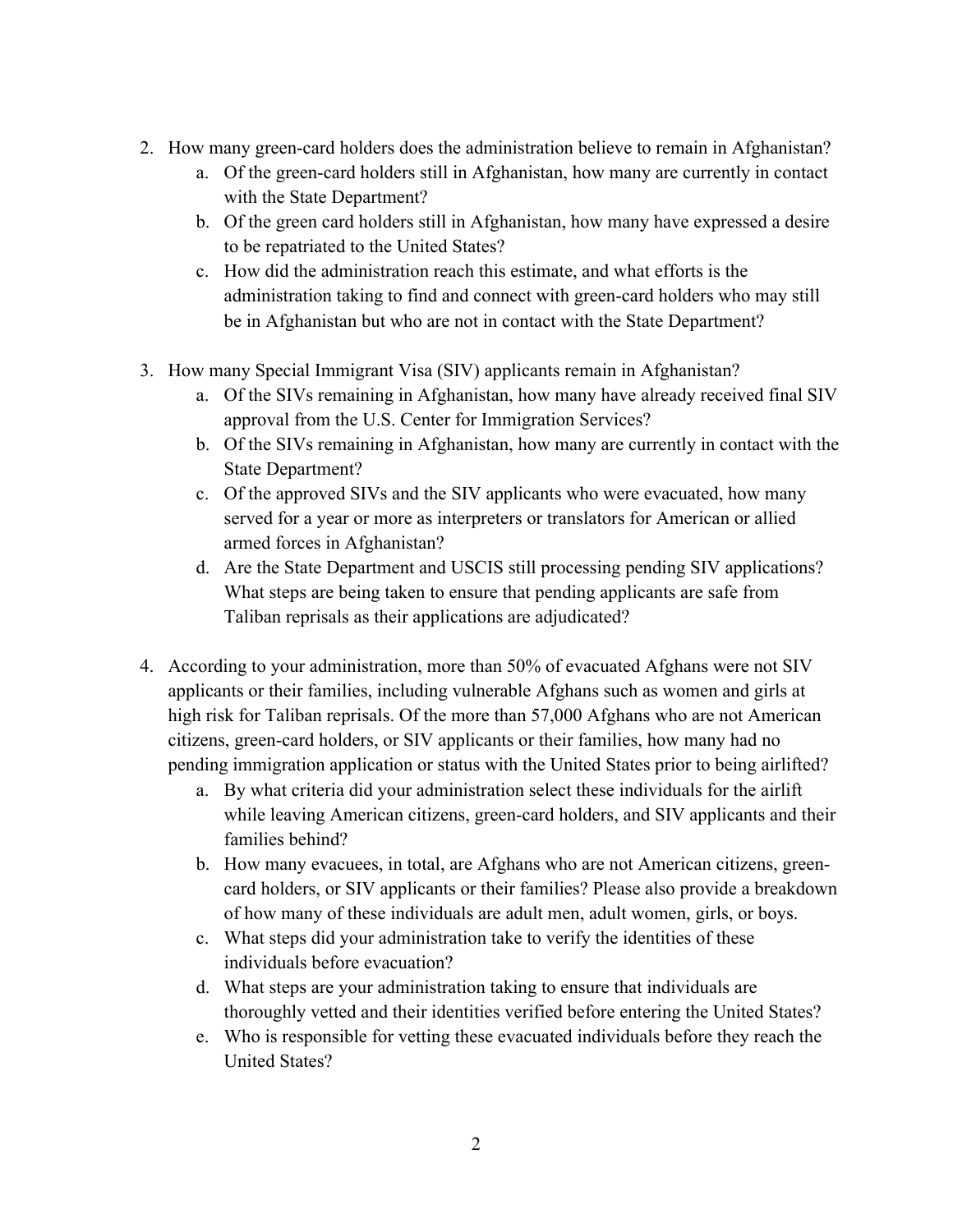- f. Is the administration checking for potential criminal records and national-security concerns before admitting individuals to the United States?
- g. There are reports that a convicted rapist—who had previously served a prison sentence in the United States before being deported—was flown to the national capital region as part of this airlift operation.<sup>1</sup> Was that individual vetted before being flown to the United States? If so, was his criminal record found and ignored, or was it not found in the first place?
- h. How many other individuals have been allowed to enter the United States as part of this evacuation before undergoing vetting and background checks?

We request thorough, unclassified answers to these questions that can be made available to the general public. Americans need to see that the United States will not abandon them to terrorists abroad forever. If your answers implicate classified material, you may also submit a classified appendix to your answers and coordinate with us to provide a classified briefing.

We look forward to your prompt response.

Sincerely,

 $\iota$  om  $\iota$ 

Tom Cotton United States Senator

 $\int d\mathbf{r}$  and  $\int d\mathbf{r}$  and  $\int d\mathbf{r}$ 

John Boozman United States Senator

Seven M Collins

Susan M. Collins United States Senator

Jargha Mackburn

Marsha Blackburn United States Senator

Mike.

Mike Braun United States Senator

 $\mu$ 

Kevin Cramer United States Senator

<sup>&</sup>lt;sup>1</sup>https://www.washingtontimes.com/news/2021/aug/30/convicted-rapist-reached-us-afghan-evacuation-flig/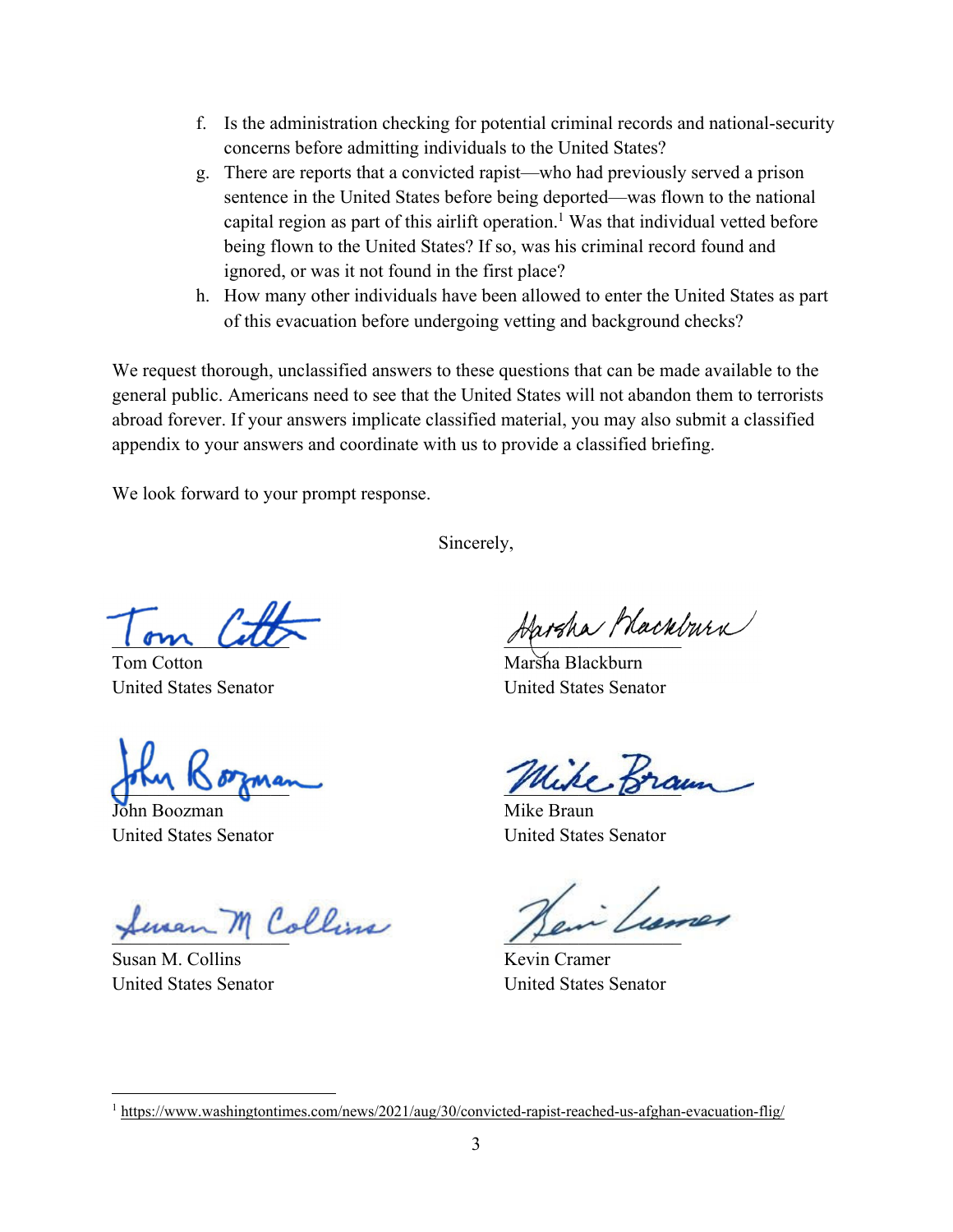$\Box$ 

Ted Cruz United States Senator

 $I^{\text{out}}$   $\wedge$   $U^{\text{out}}$ 

Joni K. Ernst United States Senator

 $m_{\chi}$  rue

Lindsey O. Graham United States Senator

 $\bigcup_{\mu \in \mathcal{L}} \mu_{\mu}$ Bill Hagerty

United States Senator

unay Kyee

Cindy Hyde-Smith United States Senator

 $\sum_{i=1}^n$ 

John Kennedy United States Senator

pymerics ...

Cynthia M. Lummis United States Senator

\_\_\_\_\_\_\_\_\_\_\_\_\_\_\_\_\_\_\_

Steve Daines United States Senator

 $\iota\iota\iota$  $\omega$ 

Deb Fischer United States Senator

 $\mathcal{C}$ muck recon

Chuck Grassley United States Senator

 $\mu$ Josh Hawley

United States Senator

 $\sum_{i=1}^n$ 

Ron Johnson United States Senator

 $\sum_{i=1}^n$ 

Michael S. Lee United States Senator

Roger W. Marshall

Roger Marshall, M.D. United States Senator